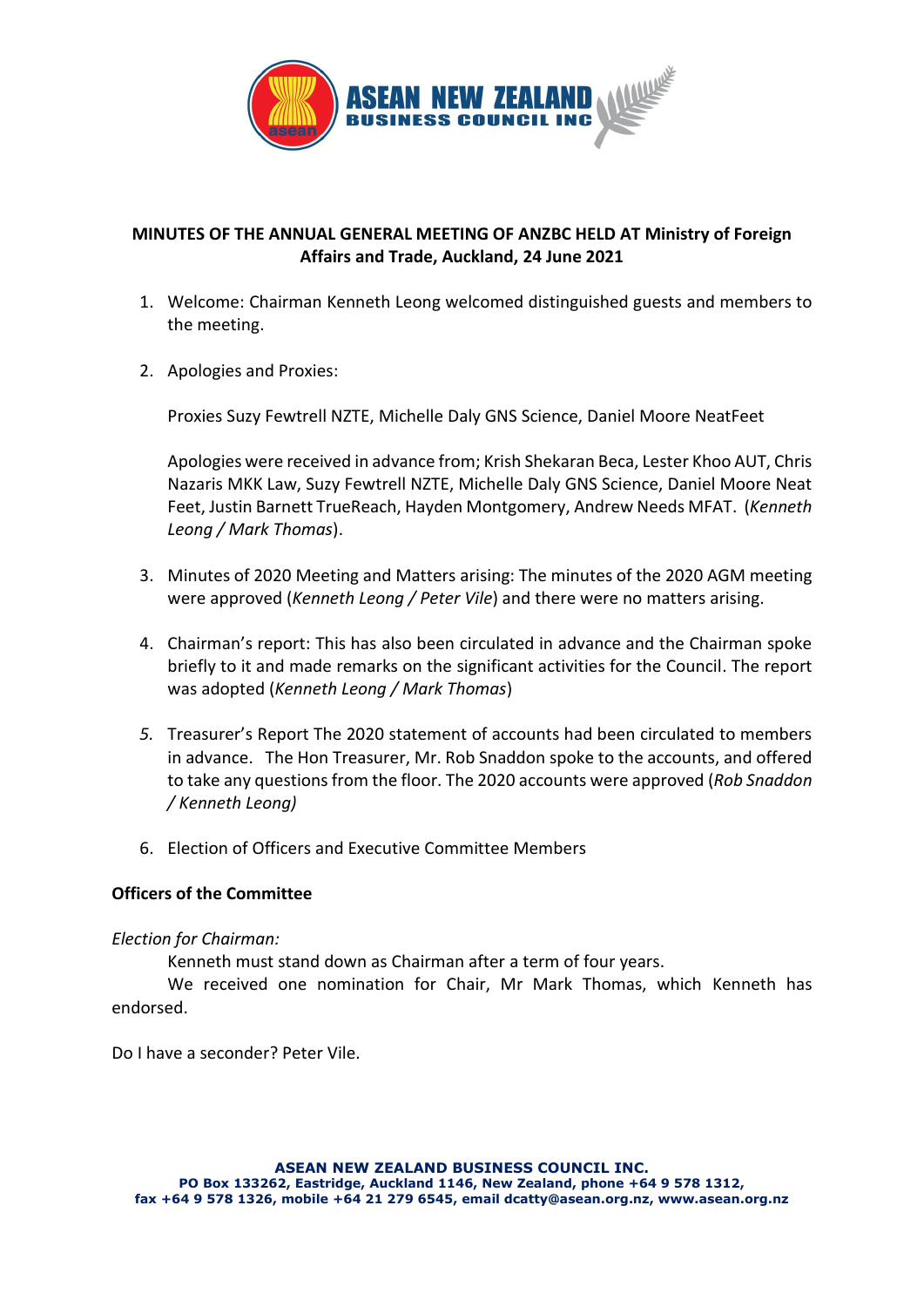

*Lester Khoo must stand down as Vice Chairman* after his term of four years. This role will be elected at the August meeting of the Executive Committee (as per the Constitution).

*Alister Lawrence must stand down as Immediate Past Chairman* after four years, and Kenneth Leong will take his place.

*Election for Hon Treasurer:*

Rob Snaddon has served two years as Treasurer and has decided not to re-stand *Kenneth Leong nominates Peter Vile for this position*. There are no other nominations from the floor. Mark Thomas seconds the nomination.

# **Executive management committee:**

The following Executive Committee member are standing down: Krish Shekaran

# **Peter Vile and Mark Thomas** have moved to officer positions during this AGM

Current ExCo members Agnes Espineda, Hayden Montgomerie, Siah Hwee Ang, Justin Barnett are one-year into their two year term and will continue to serve the second year.

Therefore, in accordance with Rules 10, 11 and 12 of the Constitution of ANZBC, nominations were sought from Council Members for nominees to be elected to the **four** remaining Executive Committee positions.

The following Executive Committee member, having served two years but being eligible to serve a further term of two years have put themselves forward for election and were duly nominated and seconded:

## **Tony Robinson**

Nominations were therefore sought under category 11(c) above for any other persons who are or are employed by fully subscribed members of the Council:

**Seven members** were duly nominated and seconded over the nomination period:

Ben O'Brien James Kuperus Stuart Mockett Kathleen Morrison Tony Robinson Mahi Tangaere Rob Snaddon